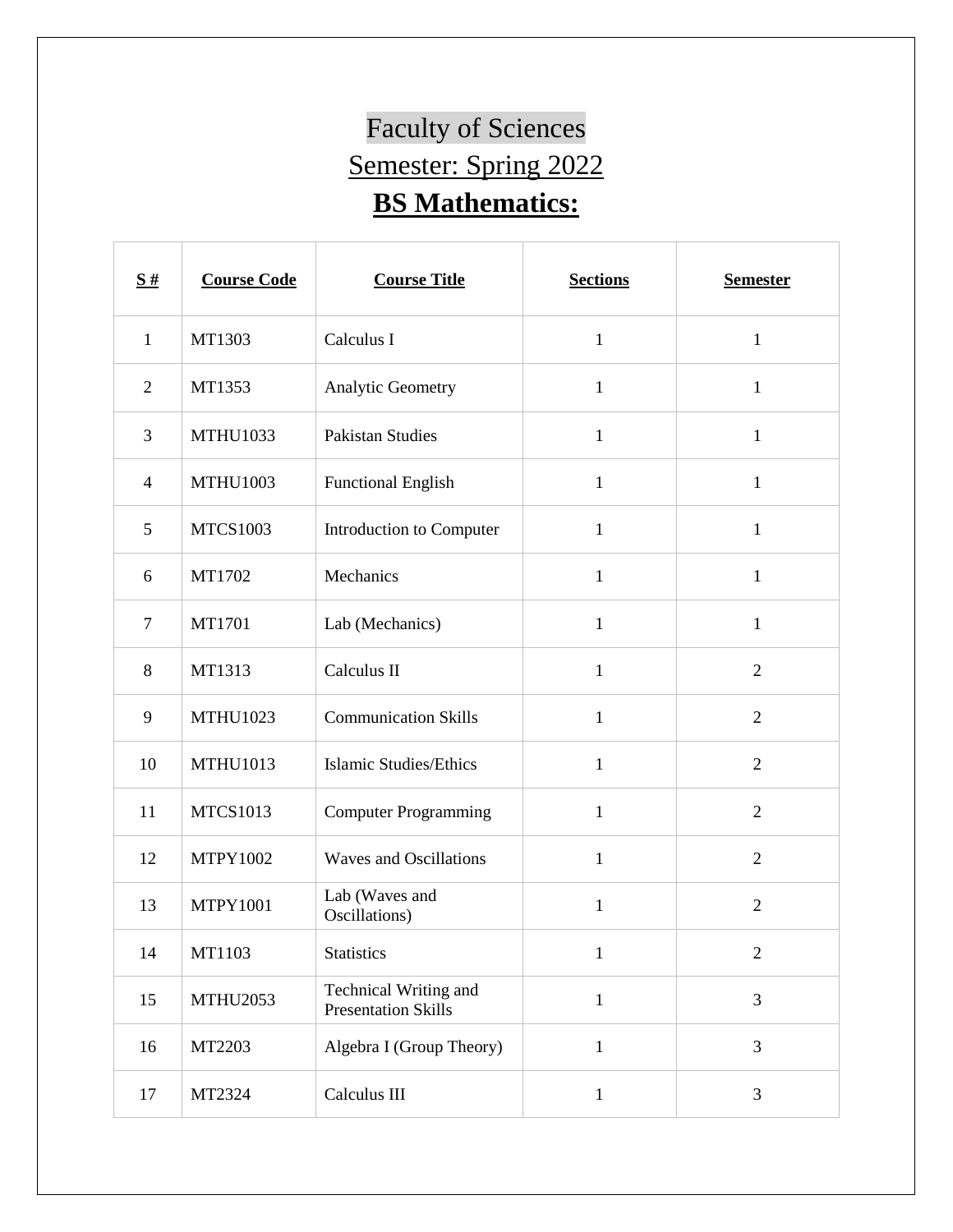| 18 | <b>MTHU2063</b> | Introduction to Psychology                        | $\mathbf{1}$ | 3              |
|----|-----------------|---------------------------------------------------|--------------|----------------|
| 19 | <b>MTCS2023</b> | <b>Software Packages</b>                          | $\mathbf{1}$ | 3              |
| 20 | MT2333          | Affine and Euclidean<br>Geometry                  | $\mathbf{1}$ | $\overline{4}$ |
| 21 | MT2214          | Linear Algebra                                    | $\mathbf{1}$ | $\overline{4}$ |
| 22 | <b>MTHU2073</b> | Introduction to Sociology                         | $\mathbf{1}$ | $\overline{4}$ |
| 23 | MT2343          | <b>Discrete Mathematics</b>                       | $\mathbf{1}$ | $\overline{4}$ |
| 24 | <b>MTEL2003</b> | Foreign Language<br>(Chinese)                     | $\mathbf{1}$ | $\overline{4}$ |
| 25 | <b>MATH3503</b> | Topology                                          | $\mathbf{1}$ | 5              |
| 26 | <b>MATH3653</b> | Differential Geometry &<br><b>Tensor Analysis</b> | $\mathbf{1}$ | 5              |
| 27 | <b>MATH3273</b> | Ordinary Differential<br>Equations                | $\mathbf{1}$ | 5              |
| 28 | <b>MATH3523</b> | Real Analysis I                                   | $\mathbf{1}$ | 5              |
| 29 | <b>MATH3823</b> | Algebra II (Rings and<br>Fields)                  | $\mathbf{1}$ | 5              |
| 30 | <b>MATH3633</b> | <b>Classical Mechanics</b><br>(MATH)              | $\mathbf{1}$ | 6              |
| 31 | <b>MATH3643</b> | <b>Partial Differential</b><br>Equations          | $\mathbf{1}$ | 6              |
| 32 | <b>MATH3923</b> | <b>Complex Analysis</b>                           | $\mathbf{1}$ | 6              |
| 33 | <b>MATH3873</b> | <b>Functional Analysis</b>                        | $\mathbf{1}$ | 6              |
| 34 | <b>MATH3663</b> | Real Analysis II                                  | $\mathbf{1}$ | 6              |
| 35 | <b>MATH4803</b> | Probability Theory                                | $\mathbf{1}$ | 8              |
| 36 | <b>MATH4033</b> | <b>Integral Equations</b>                         | $\mathbf{1}$ | 8              |
| 37 | MT4353          | <b>Graph Theory</b>                               | $\mathbf{1}$ | 8              |
| 38 | <b>MATH4873</b> | <b>Operations Research II</b>                     | $\mathbf{1}$ | 8              |